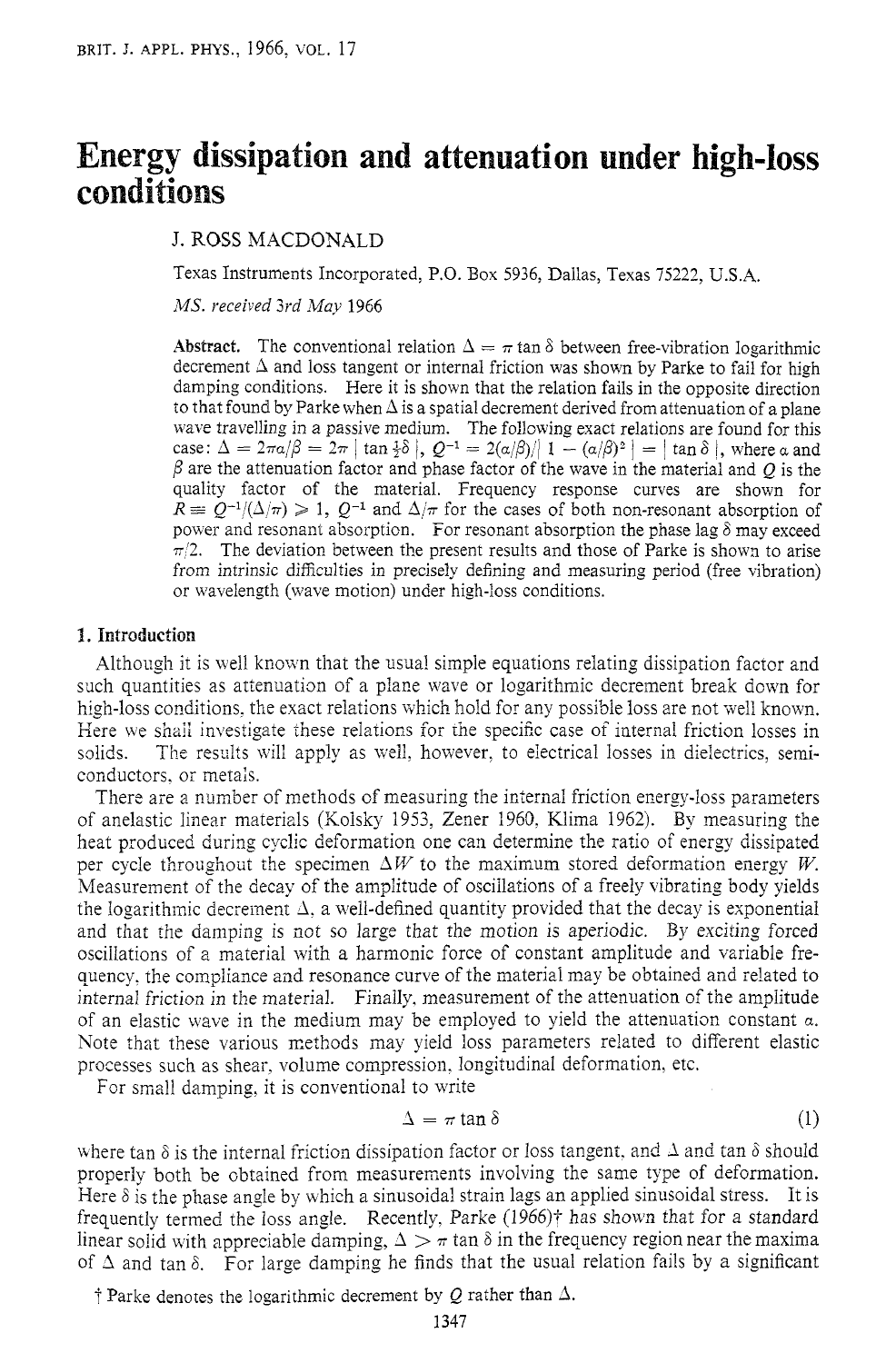ratio. Note that  $\Delta$  and tan  $\delta$  are only connected by equation (1) for low-loss conditions when the measurements which led to them were properly carried out at the same frequency. While it is relatively easy to change the frequency in tan  $\delta$  measurements, it is not as easy to do so in free vibration experiments.

The present uork leads to the surprising result that for a general model of the solid (which includes the standard linear solid model),  $\Delta < \pi$  tan  $\delta$  when  $\Delta$  is derived not from free vibrations but from attenuation of a longitudinal plane pressure wave travelling in the medium.

#### **2. Analysis**

Consider first the application of an alternating longitudinal stress  $\sigma = \sigma_0 \exp(i\omega t)$  to a general linear viscoelastic material. For sufficiently small  $\sigma_0$ , such that  $\Delta W$  and *W* are proportional to the square of the amplitude of vibration (and thus the material remains linear), the response will be an alternating longitudinal strain  $\epsilon = D(i\omega) \sigma$ , where  $D(i\omega)$  is the complex longitudinal compliance. This notation and much of that to follow conforms with the recommendations of the Committee on Nomenclature of the Society of Rheology (Leaderman 1957). Let  $D(i\infty) \equiv D_g$  and  $D(i0) \equiv D_e$  and consider, for simplicity, a material with infinite viscosity. Then

$$
D(i\omega) \equiv D_g + D_a(i\omega)
$$
  

$$
\equiv D_g(1 + Q(i\omega))
$$
 (2)

where  $D_a(i\omega)$  is the part of the compliance arising from anelastic effects.

$$
Q(i\omega) = \frac{D_{\rm a}(i\omega)}{D_{\rm g}} = \frac{qD_{\rm a}(i\omega)}{D_{\rm d}}
$$
\n(3)

and

$$
q = \frac{D_d}{D_g} = \frac{D_e - D_g}{D_g}.\tag{4}
$$

In these equations,  $D_d \equiv D_a(i0)$ ,  $D_e$  is the equilibrium compliance, and  $D_g$  is the instantaneous or elastic compliance. In terms of the unrelaxed modulus  $M_U \equiv D_g^{-1}$  and the relaxed modulus  $M_R \equiv D_e^{-1}$  the quantity *q* equals  $(M_U - M_R)/M_R$ , termed the relaxation relaxed modulus  $M_R \equiv D_e^{-1}$  the quantity q equals  $(M_U - M_R)/M_R$ , termed the relaxation strength by Zener (1960). In the dielectric case  $q \equiv (\epsilon_s - \epsilon_x)/\epsilon_x$ , where  $\epsilon_s$  is the 'static' dielectric constant and  $\epsilon_n$  the 'infinite' frequency dielectric constant. Clearly, either the electrical or mechanical *q* may appreciably exceed unity for some materials. We may now write  $Q(i\omega) = J(\omega) - iH(\omega)$  (5) **(5)** 

$$
Q(i\omega) \equiv J(\omega) - iH(\omega) \tag{5}
$$

$$
J(\omega) = (q/D_{\rm d}) \mathcal{R}(D_{\rm a}(i\omega)) \tag{6}
$$

$$
J(\omega) = (q/D_a) \mathcal{R}(D_a(i\omega))
$$
\n
$$
H(\omega) = -(q/D_a) \mathcal{I}(D_a(i\omega))
$$
\n(7)

and observe that  $O(0) = J(0) = q$ . The quantity  $O(i\omega)$  is a normalized complex compliance accounting in a completely general way for the anelastic part of the behaviour only. Its relations to other relaxation or retardation parameters are discussed elsewhere (Macdonald and Brachman 1956, Macdonald and Barlow 1963)†.

From the definitions: it now follows that

$$
D(i\omega) = | D(i\omega) | \exp(-i\delta)
$$
 (8)

$$
\sin \delta = \frac{H(\omega)}{\{(1 - J(\omega))^2 + (H(\omega))^2\}^{1/2}}
$$
(9)

$$
\cos \delta = \frac{1 + J(\omega)}{\{(1 + J(\omega))^2 + (H(\omega))^2\}^{1/2}}
$$
(10)

$$
\tan \delta = \frac{H(\omega)}{1 + J(\omega)}.\tag{11}
$$

 $\dagger$  In both these references *J*(0) is normalized such that *J*(0) = 1.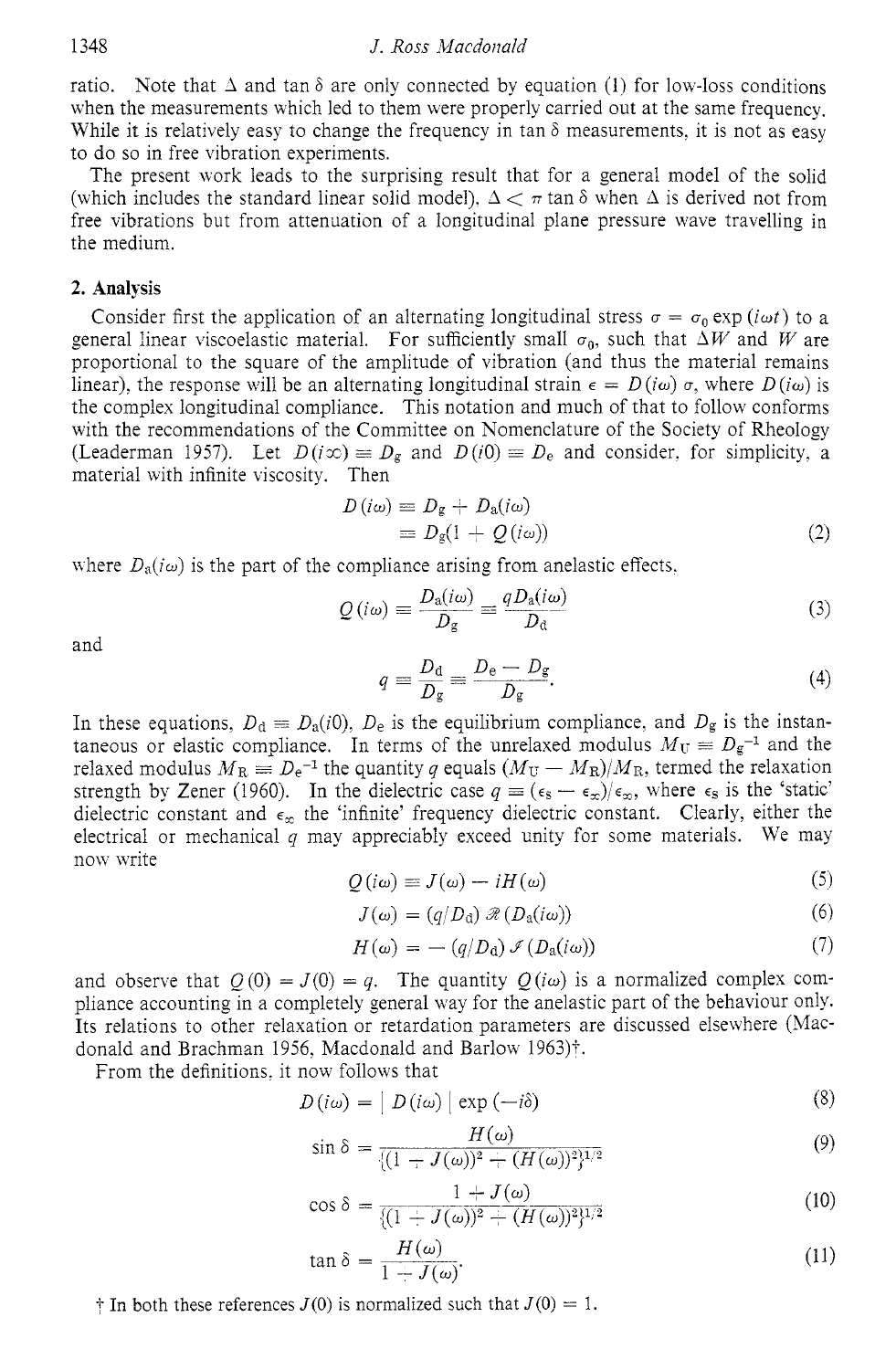The quantity sin  $\delta$  is known as the power factor. The above relations hold exactly for all physically possible values of the phase angle 6. This angle may sometimes be negative, indicating a phase lead instead of lag. For example, in an active system which supplies rather than dissipates energy  $H(\omega)$  may be negative over part of the  $\omega$  range. Further, as we shall see later,  $1 + J(\omega)$  and hence cos  $\delta$  may sometimes become negative even in a passive system.

It has been shown elsewhere (Gross 1948, Macdonald 1961) that the parameter  $Q^{-1} \equiv \Delta W/2\pi W$  is equal to tan  $\delta$  as given by (11). Here, the quality factor Q should not be confused with the normalized compliance  $O(i\omega)$ . When sin  $\delta$  or cos  $\delta$  may be separately negative. the connection between  $Q^{-1}$  and tan  $\delta$  must be slightly modified. It is reasonable that Q be negative for an active system, but Q should not be negative when only  $\cos \delta$  is negative. since the system remains passive. We shall therefore write

$$
Q^{-1} \equiv |\tan \delta| \operatorname{sgn} (H(\omega))
$$

and ignore the sgn factor hereafter since we shall not deal with active systems herein.

The displacement  $U(x, t)$  for a longitudinal plane wave of infinitesimal amplitude incident on a homogeneous material may be written as

$$
U(x, t) = U_0 \exp \left\{-\left(a + i\beta\right)x\right\} \exp\left(i\omega t\right) \tag{12}
$$

for travel in the  $+x$  direction. Here  $a \equiv a(\omega)$  is the attenuation factor and  $\beta \equiv \beta(\omega) = \omega/V$ is the phase factor. The quantity  $V$  is the phase velocity, equal to the elastic velocity  $V_e$  in the absence of attenuation and power loss. Let us therefore define  $\beta_0 \equiv \omega/V_e$ . For comparison. in the free vibration case considered by Parke (1966), the strain, or angle of twist in torsional oscillations, is proportional to  $exp(- (\xi + i\omega_0)t)$ . Here  $\xi$  is the temporal damping constant and  $\omega_0$  is the radial frequency of oscillation.

In previous work (Macdonald 1961) it has been shown that<br> $a + i\beta = i\beta_0 \{(1 + J(\omega)) - iH(\omega)\}^{1/2}.$ 

$$
\alpha + i\beta = i\beta_0 \{(1 - J(\omega)) - iH(\omega)\}^{1/2}.
$$

This equation leads to

$$
\alpha = \pm \beta_0 \{ (1 + J(\omega))^2 + (H(\omega))^2 \}^{1/4} | \sin \frac{1}{2} \delta |
$$
 (13)

$$
\alpha = \pm \beta_0((1 + J(\omega))^2 + (H(\omega))^2)^{1/2} |\sin \frac{\pi}{2} \sigma|
$$
\n
$$
\beta = \pm \beta_0((1 + J(\omega))^2 + (H(\omega))^2)^{1/4} |\cos \frac{\pi}{2} \delta|
$$
\n(14)

where the  $-$  sign is appropriate for a wave travelling in the  $+x$  direction in a passive material. From (13) and (14) we may derive the exact passive-system relations

$$
\alpha/\beta \equiv |\tan \frac{1}{2}\delta| \tag{15}
$$

and

$$
Q^{-1} \equiv |\tan \delta| = \frac{2a/\beta}{\left|1 - (a/\beta)^2\right|}.
$$
 (16)

The general correction term in (16) to the usual approximate relation (Knopoff 1965)  $Q^{-1} \simeq 2\alpha/\beta$  can also be derived for a less general case from equations given by Marvin, Aldrich and Sack (1954).

Let the wavelength  $\lambda$  of the plane wave be written as  $\lambda = 2\pi V/\omega = 2\pi/\beta$ . Then the wabe is reduced in amplitude on travelling one wavelength by the factor  $\exp(-\alpha\lambda) \equiv \exp(-\Delta)$  and thus

$$
\Delta = 2\pi a/\beta = 2\pi \left[ \tan \frac{1}{2}\delta \right] \tag{17}
$$

an exact expression for  $\Delta$  no matter what its magnitude. It is interesting to note the differences between equations (17) and (1). If we define

$$
R = \frac{Q^{-1}}{\Delta/\pi} = \left| \frac{\tan \delta}{2 \tan \frac{1}{2} \delta} \right| = |1 - \tan^2 \frac{1}{2} \delta|^{-1} = \frac{1}{2} |\sec \delta + 1|
$$
 (18)

then it is clear that  $R > 1$  for  $\delta^2 > 0$  in the present case, whereas Parke found  $R < 1$  in his somewhat different situation. In both cases, however, equation (1) is well satisfied pro-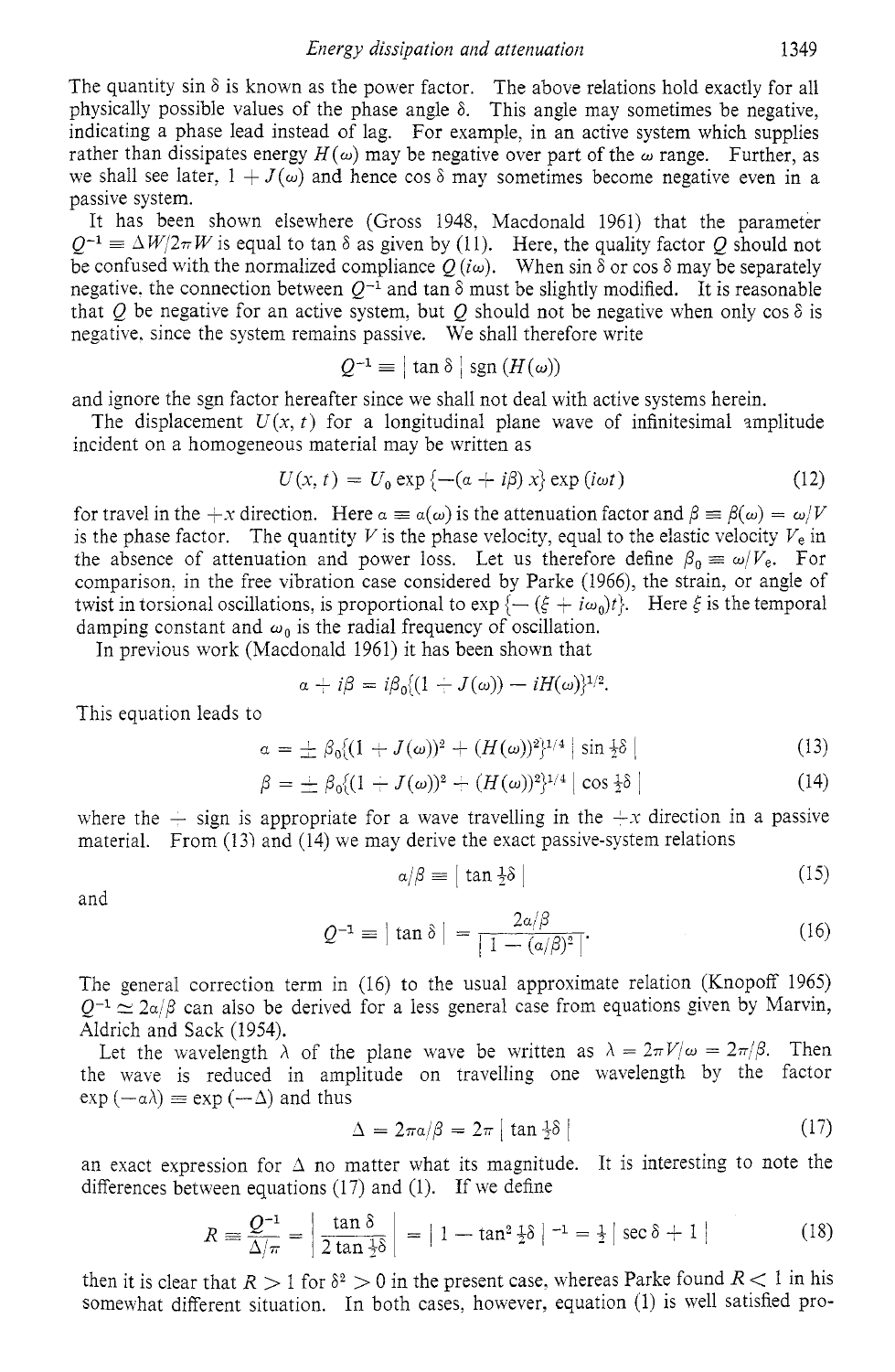vided  $\delta$  is sufficiently small. When  $(\frac{1}{2}\delta)^2 \ll 1$ , we have from  $(18)$   $R \approx 1 + (\frac{1}{2}\delta)^2$  and 1350<br>
Vided  $\delta$  is sufficiently small. When  $(\frac{1}{2}\delta)^2 \ll 1$ , we have from (18)  $R \approx 1 + (\frac{1}{2}\delta)^2$  and<br>  $Q^{-1} = |\delta|$ , where  $\delta$  is in radians. In the opposite extreme as  $\delta \rightarrow \pi/2$ ,  $\alpha \rightarrow \beta$ ,  $\Delta \rightarrow 2\pi$  and<br>  $Q \rightarrow 0$ . Note  $Q^{-1} = |\delta|$ , where  $\delta$  is in radians. In the opposite extreme as  $\delta \to \pi/2$ ,  $\alpha \to \beta$ ,  $\Delta \to 2\pi$  and  $Q \to 0$ . Note that the  $Q = 0$  amplitude ratio is exp  $(-2\pi) \simeq 1/535$ . When  $Q = 1$ , on the other hand,  $\Delta = 2\pi(\sqrt{2} - 1) \approx 2.607$  and the corresponding amplitude ratio is about  $1/13.6$ .



Figure 1. The ratio  $R \equiv Q^{-1}(\Delta/\pi)$  plotted against the inverse damping amplitude ratio, exp  $(\Delta)$ .

In figure 1 we have plotted *R* against the inverse amplitude ratio,  $\exp(\Delta)$ . The  $Q = 1$ value of *R* is still only about 1.2, showing that very low  $Q$  values are required for *R* to be much greater than unity. Parke found that when  $q = 1$  and  $\exp(\Delta) = 3.78$ , the minimum  $R \simeq 1/1.2$ . In the present case this value of  $\exp(\Delta)$  corresponds to only  $R \simeq 1.044$ , a considerably smaller efiect.

The complex admittance  $O(i\omega)$  may describe a system with one or many discrete relaxation times or with a continuous distribution of such times. Elsewhere (Macdonald 1963). lye have suggested a general distribution of relaxation times function which seems particularly appropriate for many viscoelastic materials. Here it is of interest to investigate the behaviour of *R* with frequency for two different types of compliance each involving, for simplicity, a single relaxation time.

Let  $\tau_0$  be the effective relaxation time of the material and define the normalized frequency variable  $W \equiv \omega \tau_0$ . The simplest non-resonant compliance function is of the Debye type and leads to

$$
J_{\rm D} = q/(1 + W^2)
$$
 (19)

$$
H_{\rm D} = qW/(1 + W^2). \tag{20}
$$

These equations are formally equivalent to those associated with the standard linear solid (Zener 1960). Note that even though the material is non-resonant, equations  $(11)$ ,  $(19)$ and (20) lead to a resonance curve for tan  $\delta$ .

Alternatively, we shall consider a Lorentzian compliance function which itself exhibits

resonance. Such a function leads to (Macdonald and Brachman 1956)  
\n
$$
J_{\rm L} = \frac{q}{2} \left\{ \frac{1 + W_0 (W + W_0)}{1 + (W + W_0)^2} + \frac{1 - W_0 (W - W_0)}{1 + (W - W_0)^2} \right\}
$$
\n(21)

$$
H_{\rm L} = \frac{qW}{2} \left[ \left\{ 1 + (W - W_0)^2 \right\}^{-1} + \left\{ 1 + (W - W_0)^2 \right\}^{-1} \right] \tag{22}
$$

where  $W_0 \equiv \omega_0 \tau_0$  is the normalized resonant frequency. Note that when  $W_0 = 0$ , (21) and (22) reduce to (19) and (20), respectively. Such reduction does not occur with the more usual one-term Lorentz dispersion formulae for resonant absorption. The present equations are thus more appropriate and general (Frohlich 1958).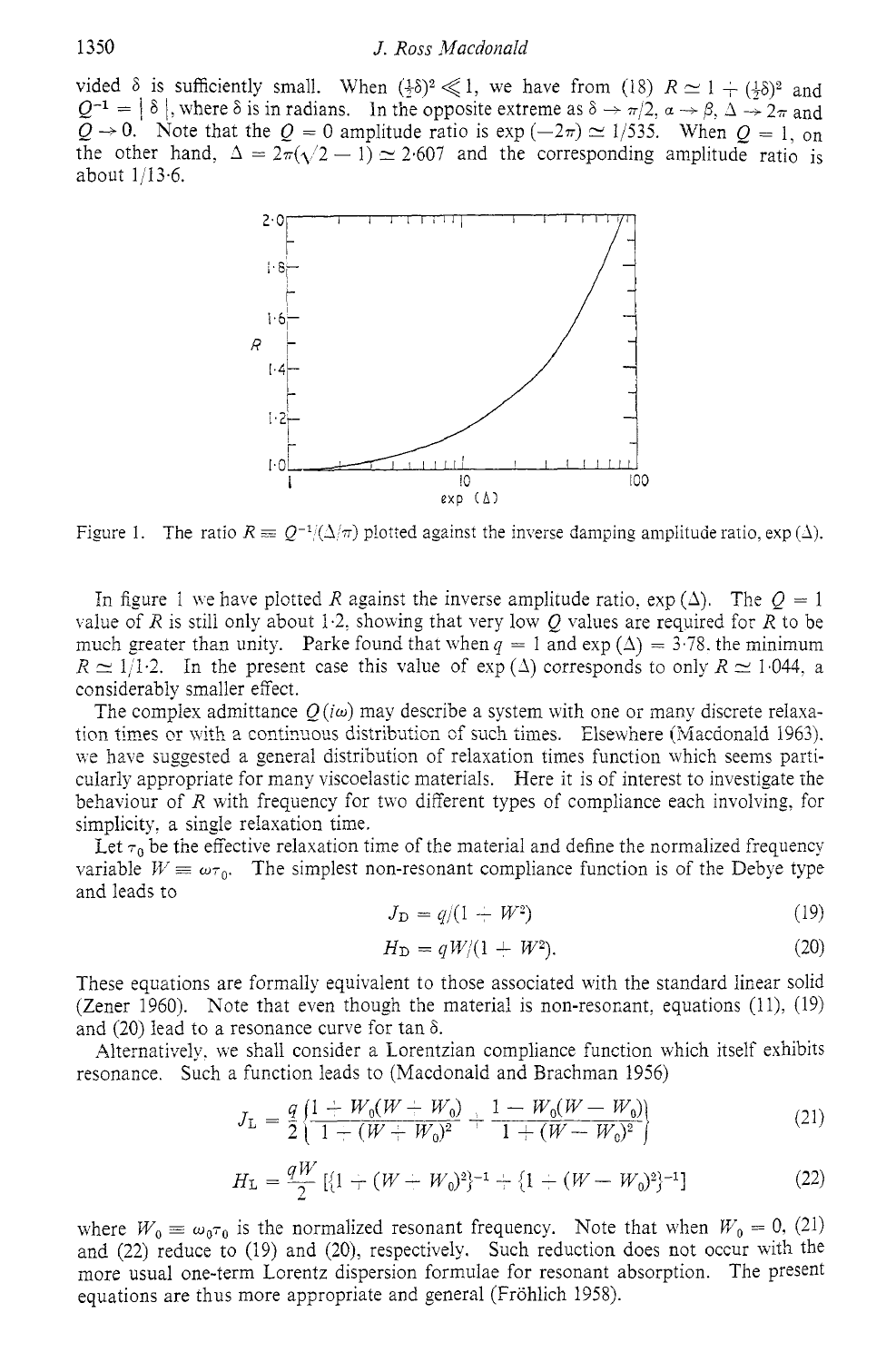

Figure 2. The quantities  $R$ ,  $Q^{-1}$  and  $\Delta/\pi$ plotted against  $W \equiv \omega \tau_0$  for various *q* values and  $W_0 = 0$ .

Figure 3. The quantities *R*,  $Q^{-1}$  and  $\Delta/\pi$ <br>plotted against  $W \equiv \omega \tau_0$  for various *q* values and  $W_0 = 1$ .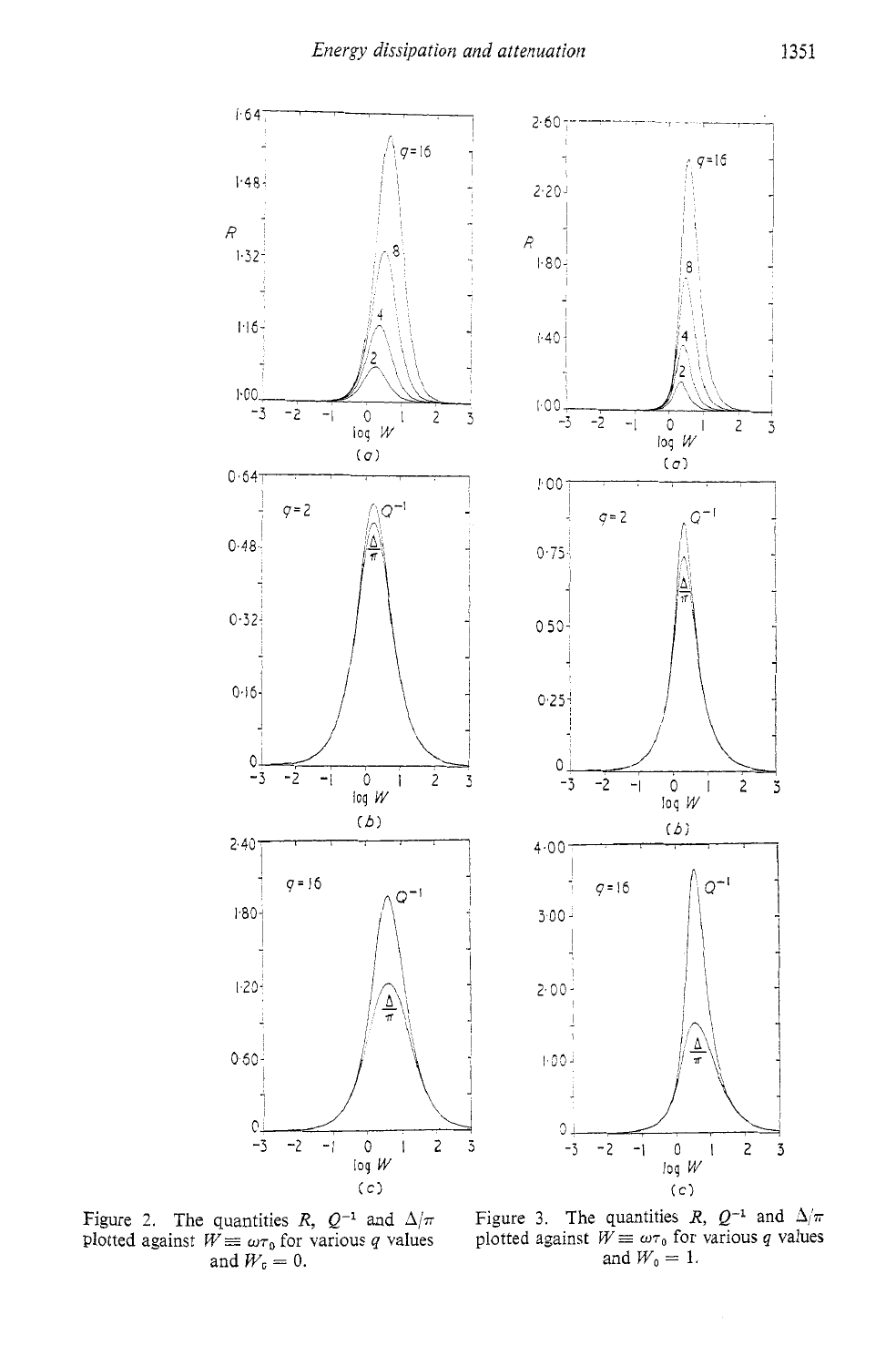**74** 

 $\overline{\mathcal{R}}$ 



5.6'  $q=1.5$  $4.2$  $2·6$  $\overline{1}$ .0  $0.5$  $1.0$ 0.4 0.5 0.6 **0.7** 0.8 0.9 1.0 log *w*   $(\sigma)$  $1.2$  $q = 0.5$  $Q^{-1}$  $0.9$ ∆  $0.6$  $0.3$ 0  $0.4$  0.5  $0.6$   $0.7$  $0.8 0.9$  $|0\rangle$  $log$   $W$  $(b)$  $12.0$  $q = 1.5$  $Q^{-1}$  $9.0$  $60$  $3.0 \frac{\Delta}{\pi}$  $0<sup>1</sup>$  $0.4$  0.5  $0.6$  $0.7$  $0.8$  $0.9$  $\frac{1}{2}$  $log$   $W$ *(C)* 

I



Figure 5. The quantities R,  $Q^{-1}$  and  $\Delta/\pi$ plotted against  $W \equiv \omega \tau_0$  for various *q* values and  $W_0 = 4$ .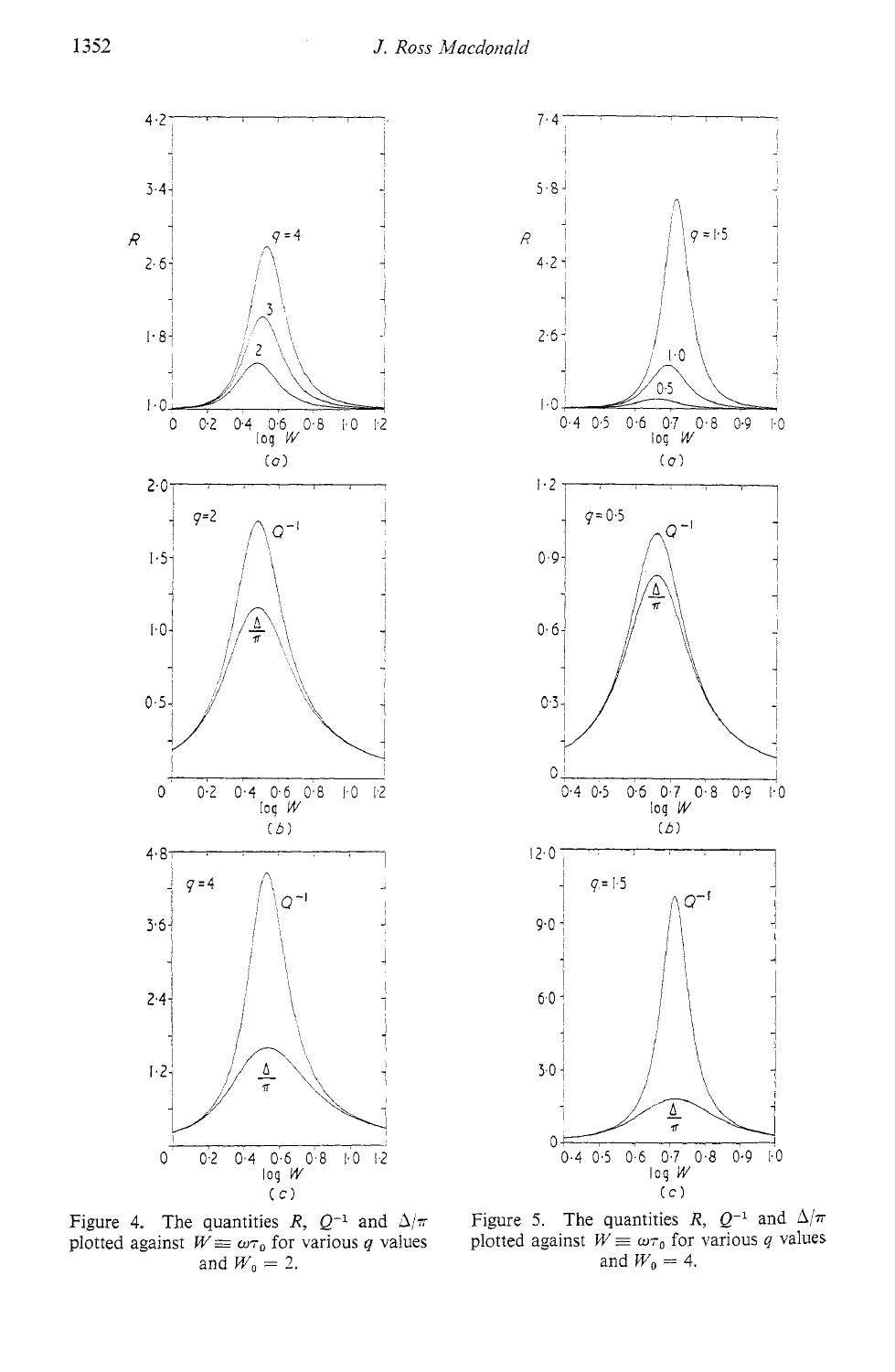#### **3. Frequency-response results**

Figures 2–5 show frequency response curves for *R*,  $Q^{-1}$  and  $\Delta/\pi$  for a variety of *q* values and  $W_0 = 0$ , 1, 2 and 4, respectively. The curves were computer calculated and were automatically plotted. The change in the vertical scales as  $q$  and  $W_0$  increase should be especially noted as well as the narrowing of the curves as  $W_0$  increases. In addition to the increases in curve heights shown as  $q$  and  $W_0$  increase, it is clear that the frequency corresponding to the peak of the curves also increases with them and does not occur at  $\omega = \tau_0^{-1}$  (log *W* = 0) but at greater frequencies.

Let  $W_M$  be the normalized frequency at which  $Q^{-1}$  reaches its maximum. In the  $W_0 = 0$ case,  $W_M \equiv (1 + q)^{1/2} \equiv (D_e/D_g)^{1/2}$ . When  $W = W_M$ ,<br>  $Q^{-1} = q/2(1 + q)^{1/2} = (D_e - D_g)/2(D_e D_g)^{1/2}$ .

$$
Q^{-1} = q/2(1+q)^{1/2} = (D_{\rm e} - D_{\rm g})/2(D_{\rm e}D_{\rm g})^{1/2}.
$$

For  $W_0 = 0$ , infinite q is thus required to reduce Q to zero. It is of interest to note that when  $q \ll 1$ ,  $Q^{-1} \simeq \frac{1}{2} q = H_D$  at  $W = 1$ .

When  $W_0 > 0$ ,  $W_M$  is given by a considerably more complicated expression. Further, note that for the same *q* all  $W_0 > 0$  curves lie above the corresponding  $W_0 = 0$  curves. As  $W_0$  increases and  $\omega_0$  exceeds  $\tau_0^{-1}$  by a larger and larger factor  $(W_0 > 1)$ , it turns out, in fact, that  $J_L$  can go negative and finally even exceed unity in magnitude. The larger  $W_0$ , the smaller the value of *q* required for  $1 + J(\omega)$  to become negative at large *W* values.<br>When  $W^2 \gg W_0^2 \gg 1$ , it is readily found that  $J_L = -1$  when  $q \simeq (W/W_0)^2$ . For simplicity, we have limited the  $W_0$  and  $q$  combinations used in figures 2–5 to those which keep When  $W^2 \gg W_0^2 \gg 1$ , it is readily found that  $J_L = -1$  when  $q \simeq (W/W_0)^2$ . For simplicity, we have limited the  $W_0$  and  $q$  combinations used in figures 2–5 to those which keep  $J(\omega) > -1$  and thus restrict  $\delta$  to the r

At low frequencies values of  $Q^{-1}$  as high as 20 have been reported (Benbow and Wood 1963) for organic glasses which show viscosity. Although viscosity contributions have been omitted from the compliance functions used herein. they may readily be added to them in a simple way.

## **4. Discussion**

Although it may seem surprising that *R* should exceed unity for the present situation of power absorption from a plane stress wave and be less than unity when  $\Delta$  is derived from a free vibration experiment, such a difference can and must arise from the differences in the two experimental situations, which lead to different results for  $\Delta$  even when both  $\Delta$ 's are defined in conventional and reasonable ways.

When  $\Delta$  increases to unity or beyond, it becomes increasingly difficult to define precisely and measure. In the plane wave situation, the wavelength in the material must be known to obtain  $\Delta$ , but the error in establishing a definite  $\lambda$  characteristic of the system grows as  $\Delta$ increases. Similarly, to obtain  $\Delta$  in the free vibration case one must know the period, but this too becomes more difficult to establish precisely as  $\Delta$  increases. Although these problems may be reduced, but not entirely avoided, by replicating measurements and using statistical analysis, these techniques will still not save one from the situation that at sufficiently large  $\Delta$  the imprecision in  $\Delta$  will approach  $\Delta$  itself in magnitude.

Although the frequency associated with a wave of the type of equation (12) may be very Although the frequency associated with a wave of the type of equation (12) may be very<br>well defined, the wavelength, or wave number k, is actually distributed and not of the form<br> $\beta\delta(k-\beta)$ , where  $\delta(k-\beta)$  is a Dirac  $\delta$ then Fourier transformation of  $f(x)$  yields its mate

$$
f(x) \text{ yields its mate}
$$
  
 
$$
g(k) = \{a + i(\beta - k)\}^{-1}.
$$
 (23)

The quantity  $|g(k)|$  exhibits resonance character and shows, as expected, that the most<br>probable wave number is  $k = \beta$ . The  $\delta k = |\beta - k_e|$  which produces  $|g(k_e)/g(\beta)| = e^{-1}$ probable wave number is  $k = \beta$ . The  $\delta k \equiv |\beta - k_e|$  which produces  $|g(k_e)/g(\beta)| = e^{-1}$  is  $\delta k = a(e^2 - 1)^{1/2} \approx 2.5a$ . If we note that  $\delta x \approx a^{-1}$ , then  $\delta k \delta x \approx 2.5$ , not in conflict with the Heisenberg uncertainty relation  $\delta k \delta x \gtrsim 1$  (Mott and Sneddon 1948).

In the temporal damping case, the characteristic function is of the form  $\exp \{- (\xi + i\omega_0)t\}$ , where  $\omega_0$  is the most probable radial frequency of vibration. Fourier